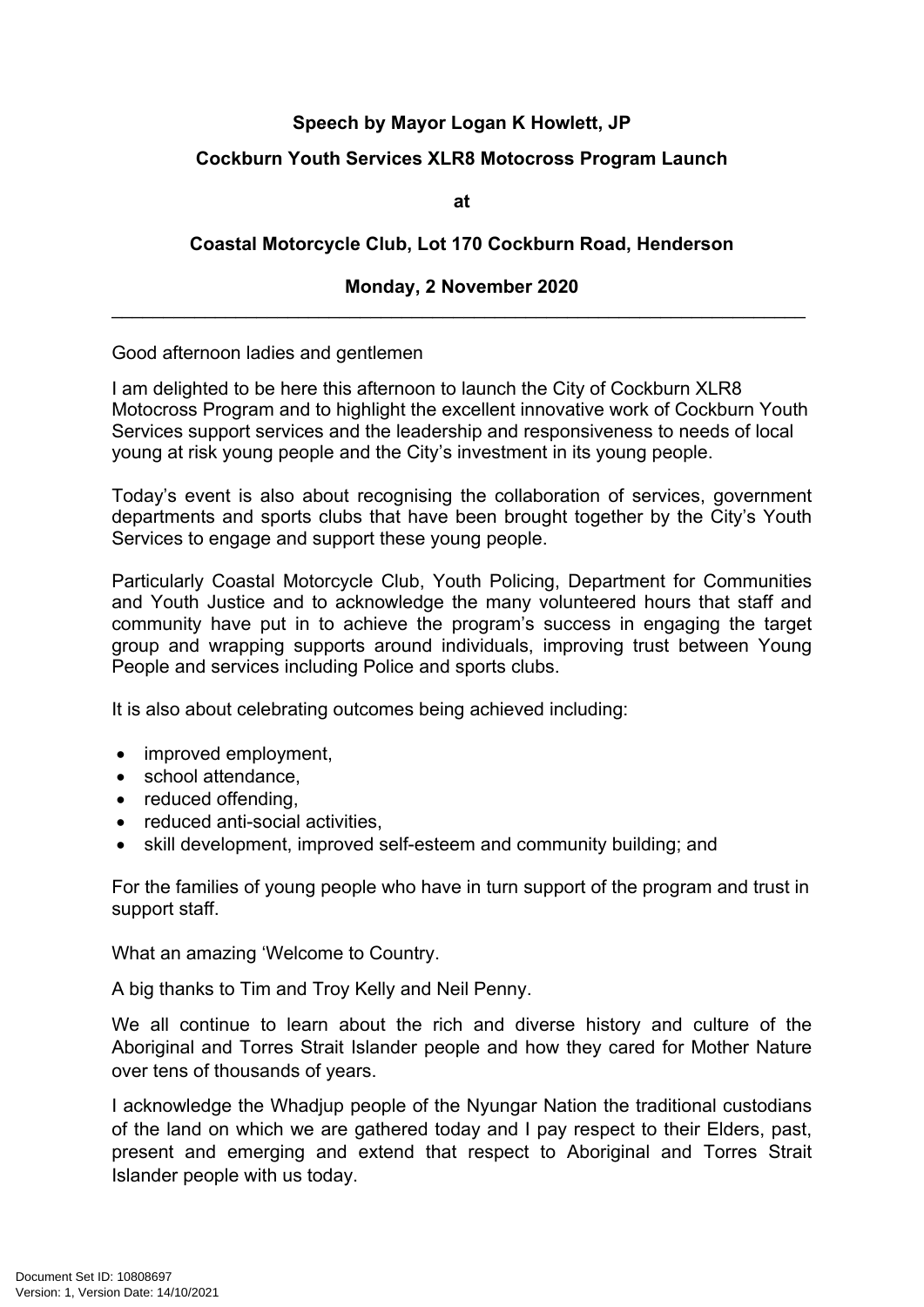I acknowledge the presence of:

- Honourable Francis Logan MLA, Minister for Emergency Services; Corrective Services and the Member for Cockburn;
- Honourable Nick Goiran, MLC, Member for South Metropolitan, Shadow Minister for Child Protection; Prevention of Family and Domestic Violence and Member for the South Metropolitan Region;
- Deputy Mayor Lara Kirkwood;
- Councillor Philip Eva, JP;
- Councillor Chontelle Stone:
- Councillor Phoebe Corke:
- Councillor Tom Widenbar;
- Mr Don Green, Director Governance & Community Services, City of Cockburn and other members of staff;
- CEO's from Local Government in Michael Parker and Wayne Jack and other local government staff;
- Mr Stephen Vose, Magistrate Children's Court of Western Australia;
- Mr Andrew Beck, Deputy Commissioner, Women and Young People;
- Ms Kimberley McKay ACM, Acting Assistant Commissioner, Women and Young People;
- Ms Melaine O'Connel, Manager Youth and Women Custodial, Department of Justice;
- Mr Ross Wortham, CEO, Youth Affairs Council of Western Australia;
- Representatives from WA Police;
- Principles and other staff from high schools in the district;
- Mr Dan Robinson, President, Coastal Motorcycle Club and other members of the Club;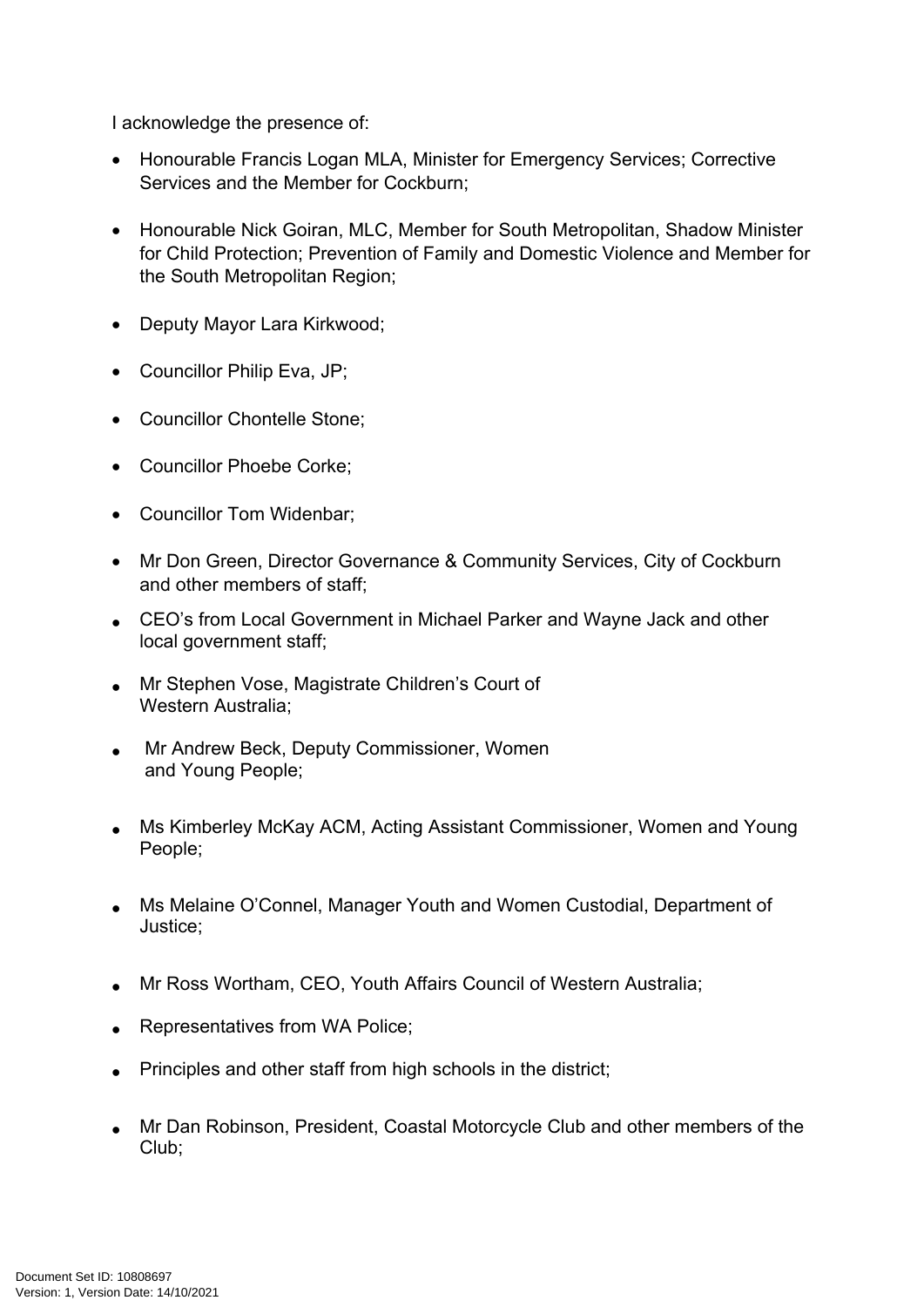- Mr Dale Britton, DB Motorcycle owner and Club Sponsor;
- Mr Mike Murphy, Co-ordinator Cockburn Community Men's Shed;
- Mr Mike Dixon, Whitelion;
- Ladies and gentlemen, one and all.

By way of background, the Pilot program began in term 4, 2019 with 6 young people.

The second program is half way through with13 young people engaged.

It's important to say that the young people love the program and attend each week without fail.

Young people understand the program is a reward for goals they have committed to including;

- Increased school attendance;
- Reduced offending;
- Improved behaviour;

The City's objective is to provide an inclusive and connected community that includes youth.

The City has invested by providing its Youth Centre, Community Activities and Grant funded services with grants received from Department of Communities and Department of Justice - Youth Justice.

Collaboration between the City and other organisations is essential to the success of the program and to achieving the stated benefits this program provides to Young People, their families the wider community.

It's great to see the 'not for profit' Coastal Motorcycle Club giving back to the Community in so many ways – demonstrating the true traditions and values of the Cockburn community.

And of course safety is our number one priority.

When young people asked what sort of programs they would be interested in, they told us anything to do with motor bikes.

At the same time, the Coastal Motorcycle Club was seeking support from the City to promote the Club and encourage young people to join.

Given the City rangers, Cosafe and Police were responding to illegal motorcycling on reserves and public places not designated for riding it made common sense to look at a 'win – win' outcome.